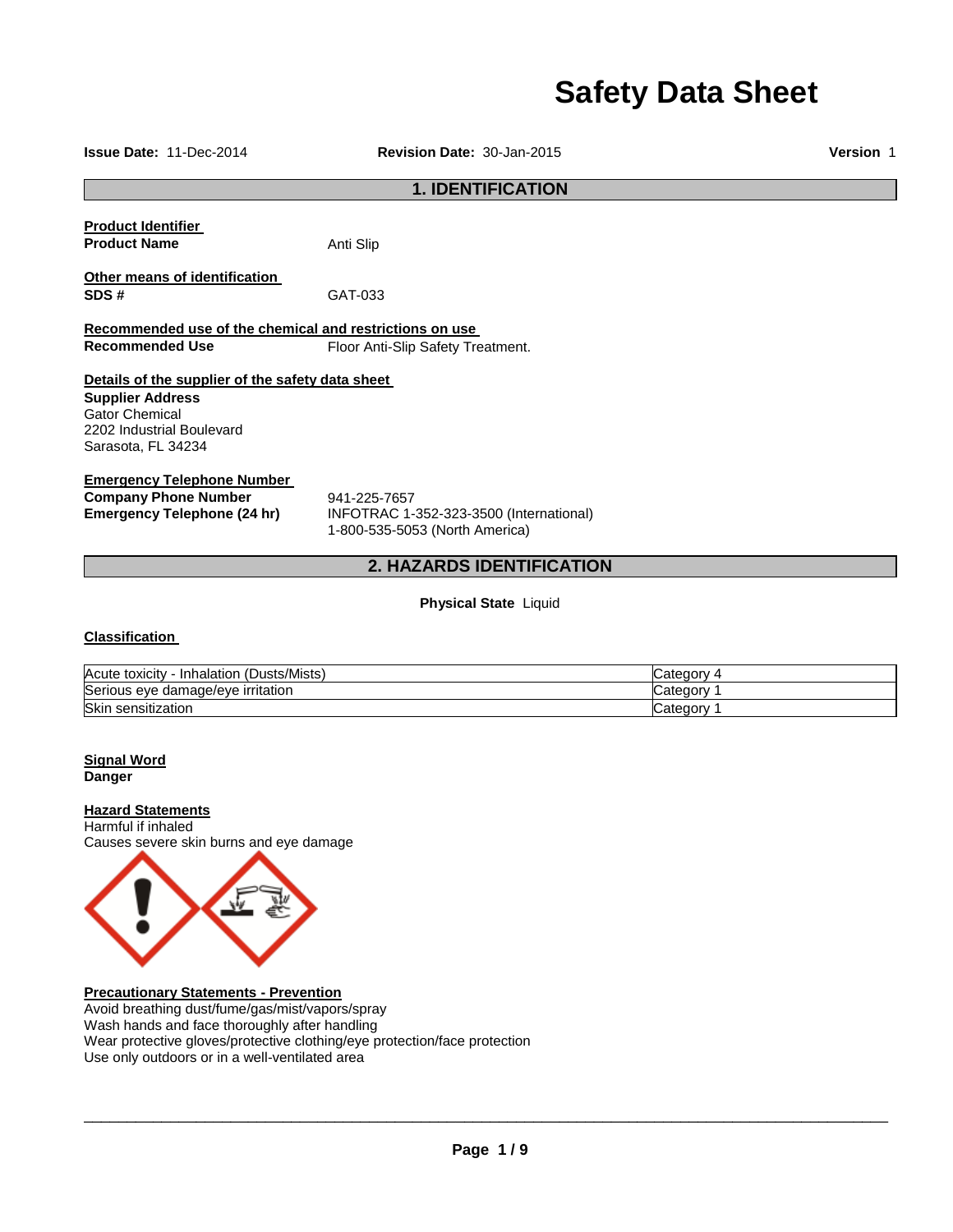#### **Precautionary Statements - Response**

#### If exposed or concerned: Get medical advice/attention

IF IN EYES: Rinse cautiously with water for several minutes. Remove contact lenses, if present and easy to do. Continue rinsing IF ON SKIN (or hair): Remove/Take off immediately all contaminated clothing. Rinse skin with water/shower IF INHALED: Remove victim to fresh air and keep at rest in a position comfortable for breathing Immediately call a poison center or doctor/physician

\_\_\_\_\_\_\_\_\_\_\_\_\_\_\_\_\_\_\_\_\_\_\_\_\_\_\_\_\_\_\_\_\_\_\_\_\_\_\_\_\_\_\_\_\_\_\_\_\_\_\_\_\_\_\_\_\_\_\_\_\_\_\_\_\_\_\_\_\_\_\_\_\_\_\_\_\_\_\_\_\_\_\_\_\_\_\_\_\_\_\_\_\_

#### **Precautionary Statements - Storage**

Store in a well-ventilated place. Keep container tightly closed

#### **Precautionary Statements - Disposal**

Dispose of contents/container to an approved waste disposal plant

#### **Other Hazards**

Harmful to aquatic life with long lasting effects

# **3. COMPOSITION/INFORMATION ON INGREDIENTS**

| ડhemical Name                  | CAS No                          | Weiaht-% |
|--------------------------------|---------------------------------|----------|
| Alkvll<br>benzenesulfonic Acid | $\cap$ $\cap$<br>68584<br>-22-5 |          |
| Sulturic<br>Acid               | 7664-93-9                       |          |

\*\*If Chemical Name/CAS No is "proprietary" and/or Weight-% is listed as a range, the specific chemical identity and/or percentage of composition has been withheld as a trade secret.\*\*

# **4. FIRST-AID MEASURES**

| <b>First Aid Measures</b>                  |                                                                                                                                               |
|--------------------------------------------|-----------------------------------------------------------------------------------------------------------------------------------------------|
| <b>General Advice</b>                      | Provide this SDS to medical personnel for treatment.                                                                                          |
| <b>Eye Contact</b>                         | Rinse thoroughly with plenty of water for at least 15 minutes, lifting lower and upper eyelids.<br>Consult a physician.                       |
| <b>Skin Contact</b>                        | Wash off immediately with plenty of water for at least 15 minutes.                                                                            |
| <b>Inhalation</b>                          | Remove victim to fresh air and keep at rest in a position comfortable for breathing.<br>Immediately call a poison center or doctor/physician. |
| Ingestion                                  | Clean mouth with water and drink afterwards plenty of water.                                                                                  |
| <b>Most important symptoms and effects</b> |                                                                                                                                               |
| <b>Symptoms</b>                            | Harmful if inhaled. Causes severe skin irritation and serious eye damage.                                                                     |
|                                            | Indication of any immediate medical attention and special treatment needed                                                                    |
| <b>Notes to Physician</b>                  | Treat symptomatically.                                                                                                                        |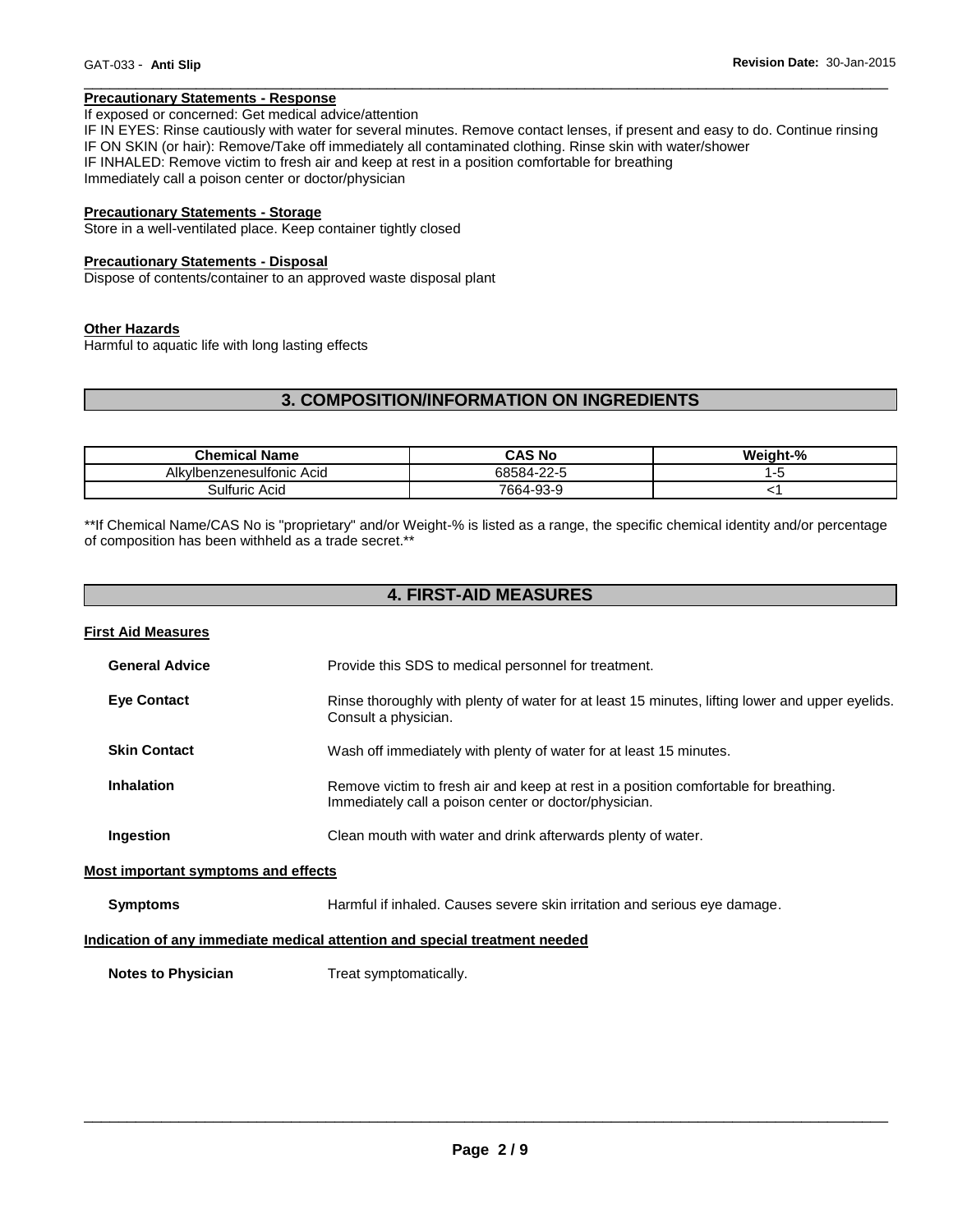# \_\_\_\_\_\_\_\_\_\_\_\_\_\_\_\_\_\_\_\_\_\_\_\_\_\_\_\_\_\_\_\_\_\_\_\_\_\_\_\_\_\_\_\_\_\_\_\_\_\_\_\_\_\_\_\_\_\_\_\_\_\_\_\_\_\_\_\_\_\_\_\_\_\_\_\_\_\_\_\_\_\_\_\_\_\_\_\_\_\_\_\_\_ **5. FIRE-FIGHTING MEASURES**

# **Suitable Extinguishing Media**

Use extinguishing measures that are appropriate to local circumstances and the surrounding environment.

**Unsuitable Extinguishing Media** Not determined.

# **Specific Hazards Arising from the Chemical**

Not determined.

# **Protective equipment and precautions for firefighters**

As in any fire, wear self-contained breathing apparatus pressure-demand, MSHA/NIOSH (approved or equivalent) and full protective gear.

# **6. ACCIDENTAL RELEASE MEASURES**

#### **Personal precautions, protective equipment and emergency procedures**

| <b>Personal Precautions</b>                                  | Use personal protective equipment as required.                                                                                                                                                                                               |  |  |  |
|--------------------------------------------------------------|----------------------------------------------------------------------------------------------------------------------------------------------------------------------------------------------------------------------------------------------|--|--|--|
| Methods and material for containment and cleaning up         |                                                                                                                                                                                                                                              |  |  |  |
| <b>Methods for Containment</b>                               | Prevent further leakage or spillage if safe to do so.                                                                                                                                                                                        |  |  |  |
| <b>Methods for Clean-Up</b>                                  | Keep in suitable, closed containers for disposal.                                                                                                                                                                                            |  |  |  |
| <b>7. HANDLING AND STORAGE</b>                               |                                                                                                                                                                                                                                              |  |  |  |
| <b>Precautions for safe handling</b>                         |                                                                                                                                                                                                                                              |  |  |  |
| <b>Advice on Safe Handling</b>                               | Avoid breathing dust/fume/gas/mist/vapors/spray. Wash face, hands, and any exposed skin<br>thoroughly after handling. Wear protective gloves/protective clothing and eye/face<br>protection. Use only outdoors or in a well-ventilated area. |  |  |  |
| Conditions for safe storage, including any incompatibilities |                                                                                                                                                                                                                                              |  |  |  |
| <b>Storage Conditions</b>                                    | Store in a well-ventilated place. Keep cool.                                                                                                                                                                                                 |  |  |  |
| Incompatible Materials                                       | None known based on information supplied.                                                                                                                                                                                                    |  |  |  |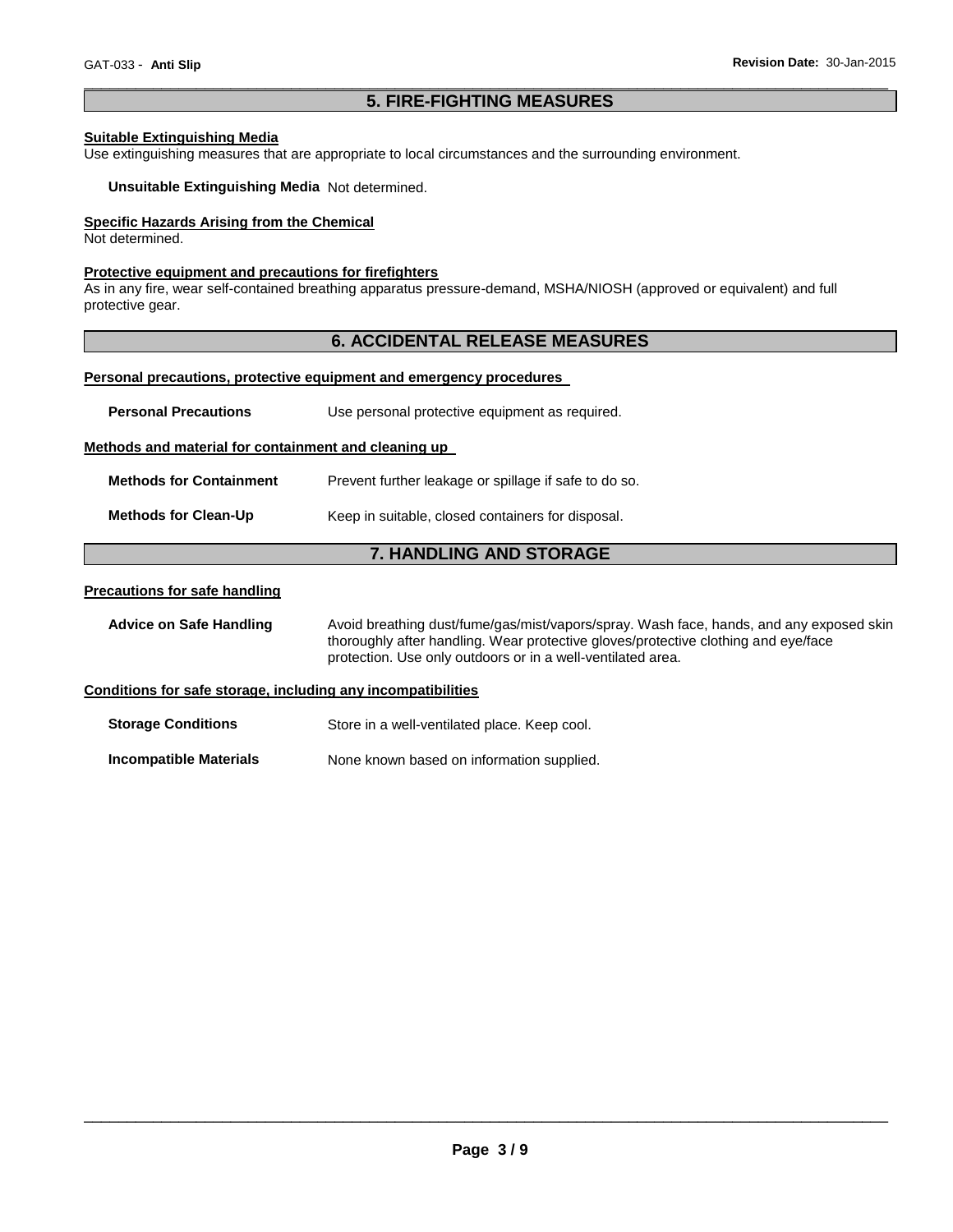# \_\_\_\_\_\_\_\_\_\_\_\_\_\_\_\_\_\_\_\_\_\_\_\_\_\_\_\_\_\_\_\_\_\_\_\_\_\_\_\_\_\_\_\_\_\_\_\_\_\_\_\_\_\_\_\_\_\_\_\_\_\_\_\_\_\_\_\_\_\_\_\_\_\_\_\_\_\_\_\_\_\_\_\_\_\_\_\_\_\_\_\_\_ **8. EXPOSURE CONTROLS/PERSONAL PROTECTION**

# **Exposure Guidelines**

| <b>Chemical Name</b>           | <b>ACGIH TLV</b>                             | <b>OSHA PEL</b>                                                                                            | <b>NIOSH IDLH</b>                                              |
|--------------------------------|----------------------------------------------|------------------------------------------------------------------------------------------------------------|----------------------------------------------------------------|
| Citric Acid<br>77-92-9         |                                              | 15 mg / m3 (Total)                                                                                         |                                                                |
| Hydrochloric acid<br>7647-01-0 | Ceiling: 2 ppm                               | (vacated) Ceiling: 5 ppm<br>(vacated) Ceiling: 7 mg/m $3$<br>Ceiling: 5 ppm<br>Ceiling: $7 \text{ mg/m}^3$ | IDLH: 50 ppm<br>Ceiling: 5 ppm<br>Ceiling: 7 mg/m <sup>3</sup> |
| Sulfuric Acid<br>7664-93-9     | TWA: 0.2 mg/m <sup>3</sup> thoracic fraction | TWA: 1 mg/m <sup>3</sup><br>(vacated) TWA: 1 mg/m <sup>3</sup>                                             | IDLH: $15 \text{ mg/m}^3$<br>TWA: 1 $mq/m3$                    |

# **Appropriate engineering controls**

| <b>Engineering Controls</b> | Showers              |
|-----------------------------|----------------------|
|                             | Eyewash stations     |
|                             | Ventilation systems. |

# **Individual protection measures, such as personal protective equipment**

| <b>Eve/Face Protection</b>      | Avoid contact with eyes.                                                                                                               |  |  |
|---------------------------------|----------------------------------------------------------------------------------------------------------------------------------------|--|--|
| <b>Skin and Body Protection</b> | Wear suitable protective clothing.                                                                                                     |  |  |
| <b>Respiratory Protection</b>   | A NIOSH approved N95 dust mask is recommended for use where ventilation or<br>engineering controls do not provide adequate protection. |  |  |

**General Hygiene Considerations** Handle in accordance with good industrial hygiene and safety practice.

# **9. PHYSICAL AND CHEMICAL PROPERTIES**

#### **Information on basic physical and chemical properties**

| <b>Physical State</b>               | Liquid         |                       |                |
|-------------------------------------|----------------|-----------------------|----------------|
| Appearance                          | Not determined | Odor                  | Not determined |
| Color                               | Not determined | <b>Odor Threshold</b> | Not determined |
|                                     |                |                       |                |
| <b>Property</b>                     | <b>Values</b>  | Remarks • Method      |                |
| рH                                  | $1 - 2$        |                       |                |
| <b>Melting Point/Freezing Point</b> | Not determined |                       |                |
| <b>Boiling Point/Boiling Range</b>  | Not determined |                       |                |
| <b>Flash Point</b>                  | Not determined |                       |                |
| <b>Evaporation Rate</b>             | Not determined |                       |                |
| Flammability (Solid, Gas)           | Not determined |                       |                |
| <b>Upper Flammability Limits</b>    | Not determined |                       |                |
| <b>Lower Flammability Limit</b>     | Not determined |                       |                |
| <b>Vapor Pressure</b>               | Not determined |                       |                |
| <b>Vapor Density</b>                | Not determined |                       |                |
| <b>Specific Gravity</b>             | Not determined |                       |                |
| <b>Water Solubility</b>             | Not determined |                       |                |
| Solubility in other solvents        | Not determined |                       |                |
| <b>Partition Coefficient</b>        | Not determined |                       |                |
| <b>Auto-ignition Temperature</b>    | Not determined |                       |                |
| <b>Decomposition Temperature</b>    | Not determined |                       |                |
| <b>Kinematic Viscosity</b>          | Not determined |                       |                |
| <b>Dynamic Viscosity</b>            | Not determined |                       |                |
| <b>Explosive Properties</b>         | Not determined |                       |                |
| <b>Oxidizing Properties</b>         | Not determined |                       |                |
|                                     |                |                       |                |
|                                     |                |                       |                |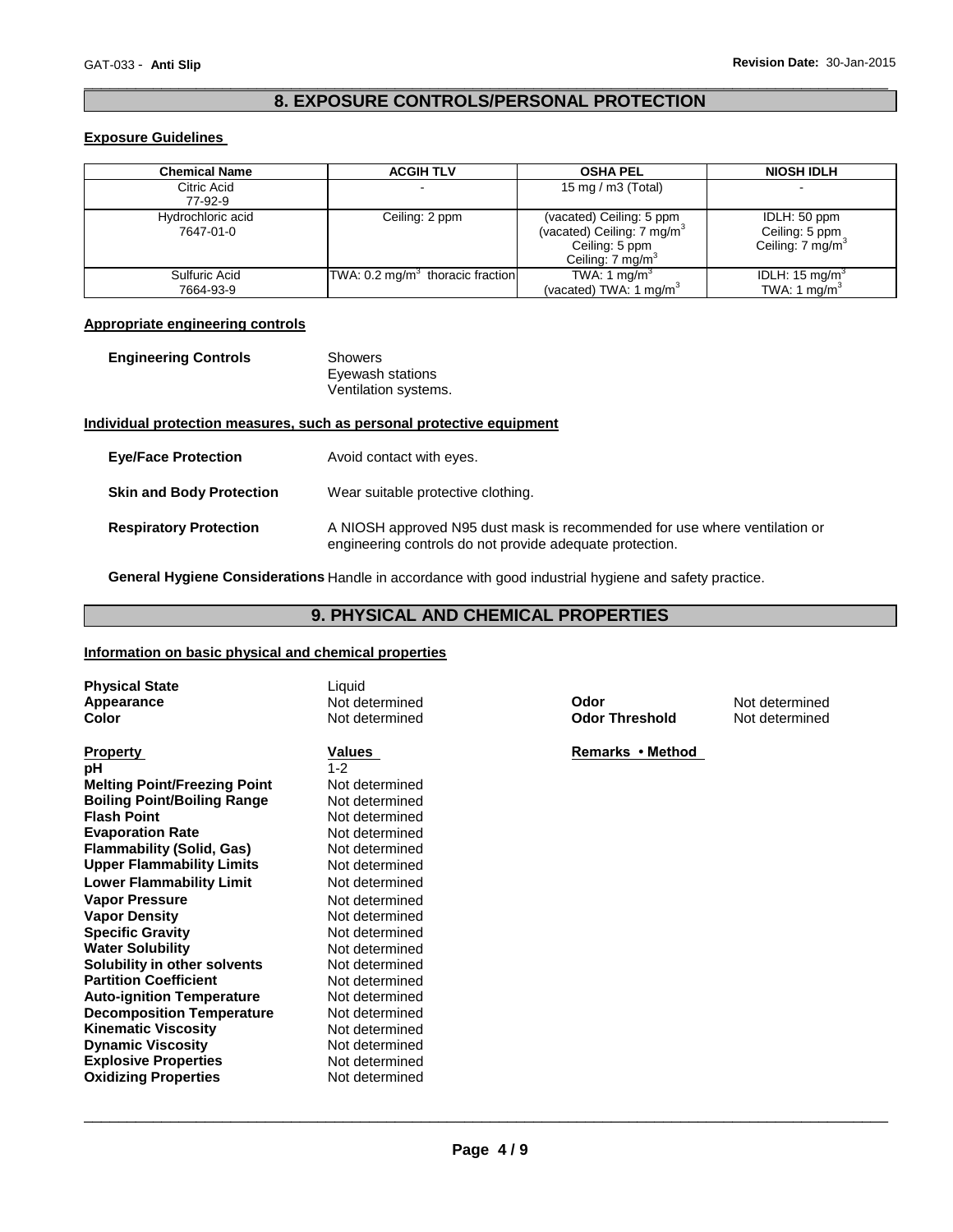# \_\_\_\_\_\_\_\_\_\_\_\_\_\_\_\_\_\_\_\_\_\_\_\_\_\_\_\_\_\_\_\_\_\_\_\_\_\_\_\_\_\_\_\_\_\_\_\_\_\_\_\_\_\_\_\_\_\_\_\_\_\_\_\_\_\_\_\_\_\_\_\_\_\_\_\_\_\_\_\_\_\_\_\_\_\_\_\_\_\_\_\_\_ **10. STABILITY AND REACTIVITY**

# **Reactivity**

Not reactive under normal conditions.

#### **Chemical Stability**

Stable under recommended storage conditions.

#### **Possibility of Hazardous Reactions**

None under normal processing.

# **Conditions to Avoid**

Keep out of reach of children.

### **Incompatible Materials**

None known based on information supplied.

# **Hazardous Decomposition Products**

None known based on information supplied.

# **11. TOXICOLOGICAL INFORMATION**

#### **Information on likely routes of exposure**

| <b>Product Information</b> |                            |
|----------------------------|----------------------------|
| <b>Eye Contact</b>         | Causes serious eye damage. |
| <b>Skin Contact</b>        | Causes severe skin burns.  |
| <b>Inhalation</b>          | Harmful if inhaled.        |
| Ingestion                  | Do not ingest.             |

# **Component Information**

| <b>Chemical Name</b>                    | Oral LD50            | Dermal LD50                 | <b>Inhalation LC50</b>                   |
|-----------------------------------------|----------------------|-----------------------------|------------------------------------------|
| Alkylbenzenesulfonic Acid<br>68584-22-5 | $= 530$ mg/kg (Rat)  | $=$ 530 mg/kg (Rat)         |                                          |
| Glycolic Acid<br>79-14-1                |                      | -                           | $= 7100 \mu g/m^{3}$<br>$(Rat)$ 4 h      |
| Citric Acid<br>77-92-9                  | $=$ 3000 mg/kg (Rat) | $\blacksquare$              |                                          |
| Hydrochloric acid<br>7647-01-0          | $= 700$ mg/kg (Rat)  | $> 5010$ mg/kg (<br>Rabbit) | $= 3124$ ppm (Rat) 1 h                   |
| Tetrasodium EDTA<br>64-02-8             | $= 10$ g/kg (Rat)    | $\sim$                      | $\overline{\phantom{0}}$                 |
| Sulfuric Acid<br>7664-93-9              | $= 2140$ mg/kg (Rat) | $\overline{\phantom{a}}$    | $(Rat)$ 2 h<br>$= 510$ mg/m <sup>3</sup> |

# **Information on physical, chemical and toxicological effects**

**Symptoms** Please see section 4 of this SDS for symptoms.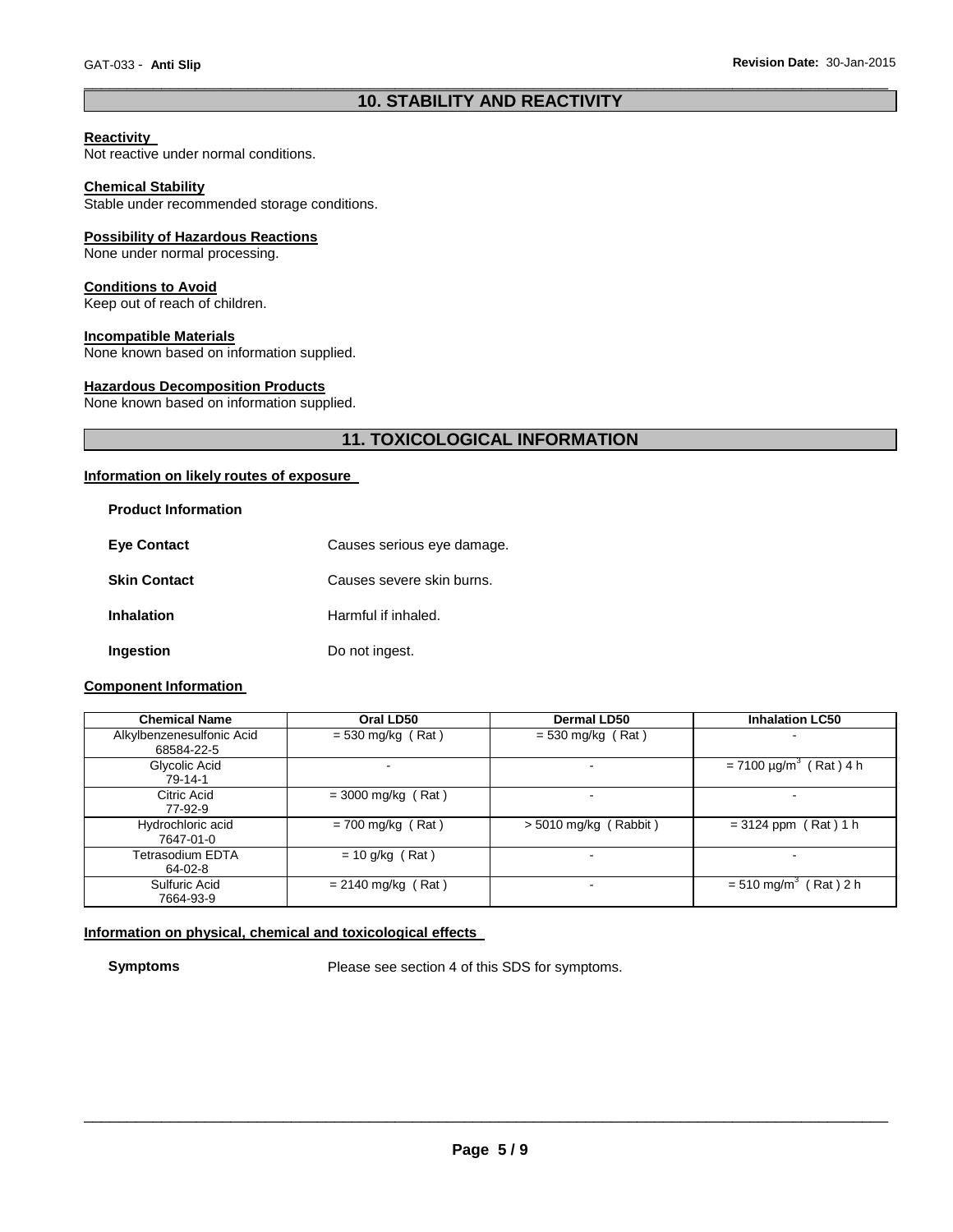#### **Delayed and immediate effects as well as chronic effects from short and long-term exposure**

**Carcinogenicity** IARC has classified "strong inorganic acid mist containing sulfuric acid" as a category 1 carcinogen, substance that is carcinogenic to humans. This classification does not apply to liquid forms of sulfuric acid or sulfuric acid solutions contained within a battery. Inorganic acid mist is not generated under normal use of this product. Misuse of the product, such as overcharging, may result in the generation of sulfuric acid mist.

| <b>Chemical Name</b>           | ACGIH | <b>IARC</b> | NTP   | <b>OSHA</b> |
|--------------------------------|-------|-------------|-------|-------------|
| Hydrochloric acid<br>7647-01-0 |       | Group 3     |       |             |
| Sulfuric Acid<br>7664-93-9     | Αź    | Group 1     | Known |             |

\_\_\_\_\_\_\_\_\_\_\_\_\_\_\_\_\_\_\_\_\_\_\_\_\_\_\_\_\_\_\_\_\_\_\_\_\_\_\_\_\_\_\_\_\_\_\_\_\_\_\_\_\_\_\_\_\_\_\_\_\_\_\_\_\_\_\_\_\_\_\_\_\_\_\_\_\_\_\_\_\_\_\_\_\_\_\_\_\_\_\_\_\_

**Legend** 

*ACGIH (American Conference of Governmental Industrial Hygienists) A2 - Suspected Human Carcinogen IARC (International Agency for Research on Cancer) Group 1 - Carcinogenic to Humans Group 3- No Carcigonenic to Humans NTP (National Toxicology Program) Known - Known Carcinogen OSHA (Occupational Safety and Health Administration of the US Department of Labor) X - Present* 

#### **Numerical measures of toxicity**

Not determined

# **12. ECOLOGICAL INFORMATION**

#### **Ecotoxicity**

Harmful to aquatic life with long lasting effects.

# **Component Information**

| <b>Chemical Name</b>                    | Algae/aquatic plants                            | <b>Fish</b>                                                                                            | <b>Toxicity to</b><br>microorganisms | <b>Crustacea</b>                     |
|-----------------------------------------|-------------------------------------------------|--------------------------------------------------------------------------------------------------------|--------------------------------------|--------------------------------------|
| Alkylbenzenesulfonic Acid<br>68584-22-5 |                                                 | 3:96 h Oncorhynchus<br>mykiss mg/L LC50 static                                                         |                                      | 2.9: 48 h Daphnia magna<br>mg/L EC50 |
| Glycolic Acid<br>79-14-1                |                                                 | 5000: 96 h Brachydanio rerio<br>mg/L LC50 static                                                       |                                      |                                      |
| Citric Acid<br>77-92-9                  |                                                 | 1516: 96 h Lepomis<br>macrochirus mg/L LC50<br>static                                                  |                                      | 120: 72 h Daphnia magna<br>mg/L EC50 |
| Hydrochloric acid<br>7647-01-0          |                                                 | 282: 96 h Gambusia affinis<br>mg/L LC50 static                                                         |                                      |                                      |
| Tetrasodium EDTA<br>64-02-8             | 1.01: 72 h Desmodesmus<br>subspicatus mg/L EC50 | 41: 96 h Lepomis<br>macrochirus mg/L LC50<br>static 59.8: 96 h Pimephales<br>promelas mg/L LC50 static |                                      | 610: 24 h Daphnia magna<br>mg/L EC50 |
| Sulfuric Acid<br>7664-93-9              |                                                 | 500: 96 h Brachydanio rerio<br>mg/L LC50 static                                                        |                                      | 29: 24 h Daphnia magna<br>ma/L EC50  |

#### **Persistence/Degradability**

Not determined.

#### **Bioaccumulation**

Not determined.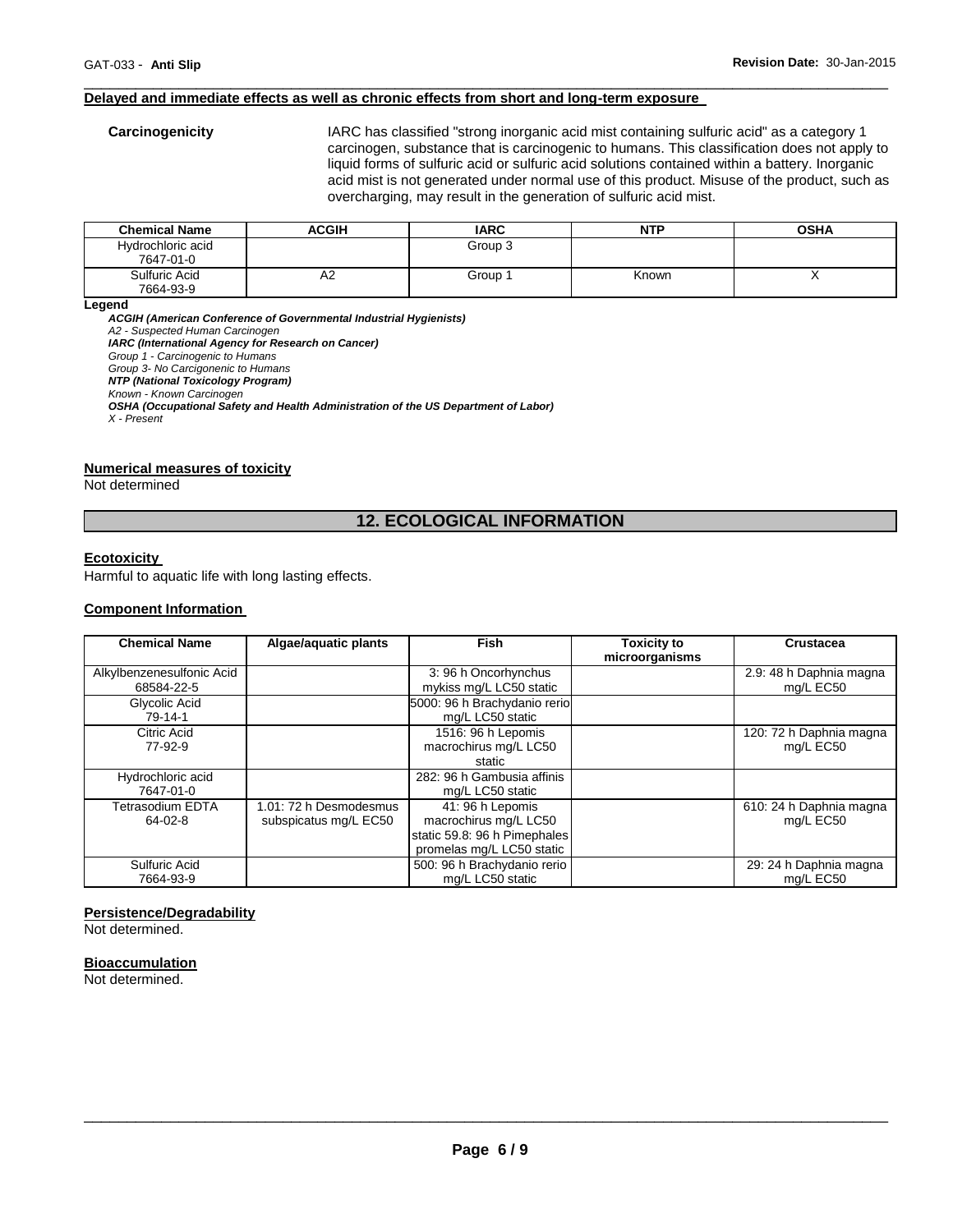# **Mobility**

| <b>Chemical Name</b>                    | <b>Partition Coefficient</b> |
|-----------------------------------------|------------------------------|
| Alkylbenzenesulfonic Acid<br>68584-22-5 |                              |
| Glycolic Acid<br>$79 - 14 - 1$          | $-1.11$                      |
| Citric Acid<br>77-92-9                  | $-1.72$                      |

\_\_\_\_\_\_\_\_\_\_\_\_\_\_\_\_\_\_\_\_\_\_\_\_\_\_\_\_\_\_\_\_\_\_\_\_\_\_\_\_\_\_\_\_\_\_\_\_\_\_\_\_\_\_\_\_\_\_\_\_\_\_\_\_\_\_\_\_\_\_\_\_\_\_\_\_\_\_\_\_\_\_\_\_\_\_\_\_\_\_\_\_\_

### **Other Adverse Effects**

Not determined

# **13. DISPOSAL CONSIDERATIONS**

# **Waste Treatment Methods**

| <b>Disposal of Wastes</b>     | Disposal should be in accordance with applicable regional, national and local laws and<br>regulations. |
|-------------------------------|--------------------------------------------------------------------------------------------------------|
| <b>Contaminated Packaging</b> | Disposal should be in accordance with applicable regional, national and local laws and<br>regulations. |

# **California Hazardous Waste Status**

| <b>Chemical Name</b> | California<br><b>Hazardous Waste Status</b> |
|----------------------|---------------------------------------------|
| Sulfuric Acid        | Toxic                                       |
| 7664-93-9            | ∴orrosive                                   |

| <b>14. TRANSPORT INFORMATION</b>       |                                                                                                                                |  |  |  |
|----------------------------------------|--------------------------------------------------------------------------------------------------------------------------------|--|--|--|
| <b>Note</b>                            | Please see current shipping paper for most up to date shipping information, including<br>exemptions and special circumstances. |  |  |  |
| <b>DOT</b>                             | Not regulated                                                                                                                  |  |  |  |
| <b>IATA</b>                            | Not regulated                                                                                                                  |  |  |  |
| <b>IMDG</b><br><b>Marine Pollutant</b> | This material may meet the definition of a marine pollutant                                                                    |  |  |  |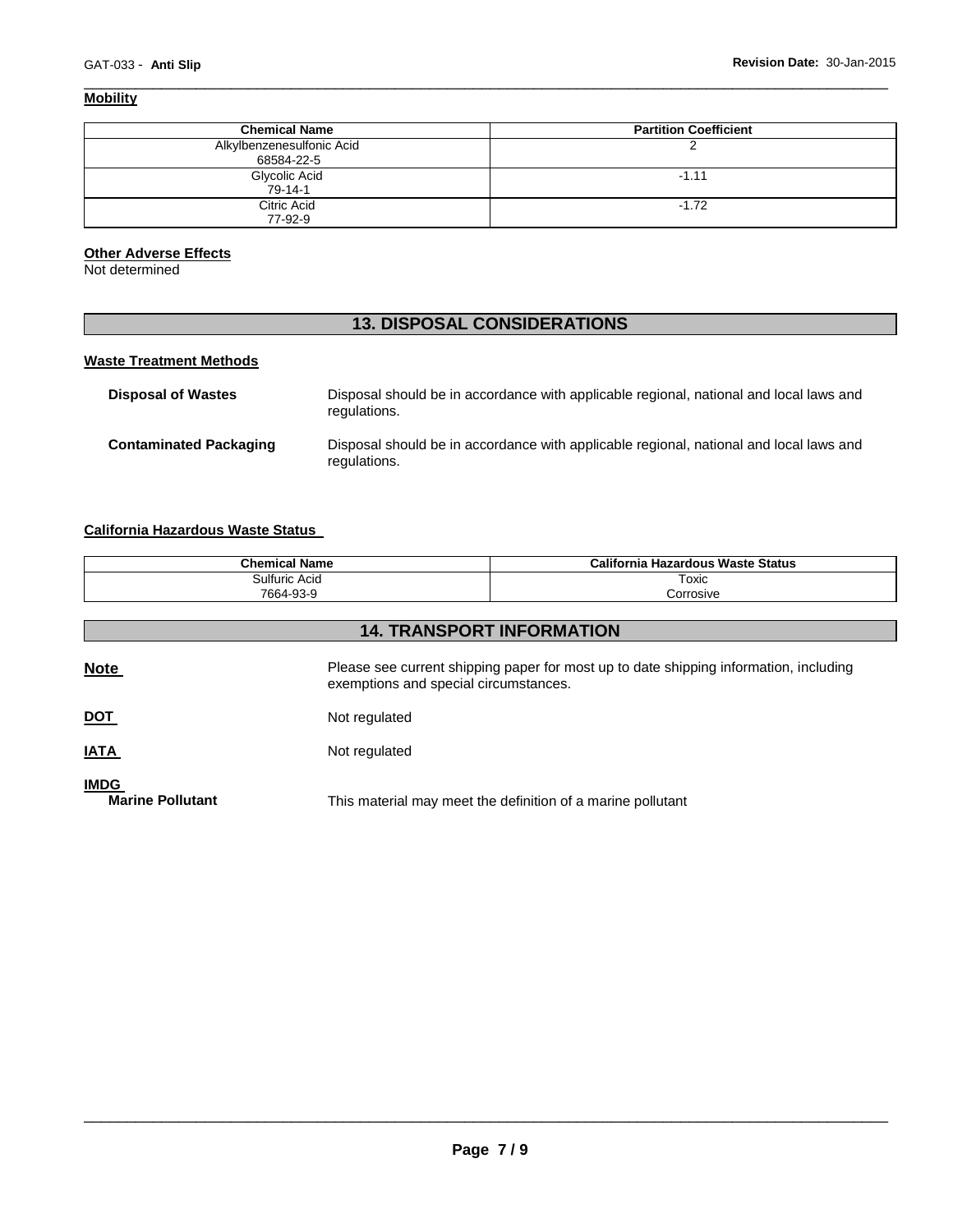# \_\_\_\_\_\_\_\_\_\_\_\_\_\_\_\_\_\_\_\_\_\_\_\_\_\_\_\_\_\_\_\_\_\_\_\_\_\_\_\_\_\_\_\_\_\_\_\_\_\_\_\_\_\_\_\_\_\_\_\_\_\_\_\_\_\_\_\_\_\_\_\_\_\_\_\_\_\_\_\_\_\_\_\_\_\_\_\_\_\_\_\_\_ **15. REGULATORY INFORMATION**

#### **International Inventories**

| <b>Chemical Name</b>      | TSCA    | DSL | <b>NDSL</b> | <b>EINECS</b> | <b>ELINCS</b> | ENCS    | <b>IECSC</b> | <b>KECL</b> | <b>PICCS</b> | <b>AICS</b> |
|---------------------------|---------|-----|-------------|---------------|---------------|---------|--------------|-------------|--------------|-------------|
| Alkylbenzenesulfonic Acid | Present |     |             | Present       |               | Present |              | Present     |              |             |
| Sulfuric Acid             | Present |     |             | Present       |               | Present |              | Present     |              |             |

#### **Legend:**

*TSCA - United States Toxic Substances Control Act Section 8(b) Inventory* 

*DSL/NDSL - Canadian Domestic Substances List/Non-Domestic Substances List* 

*EINECS/ELINCS - European Inventory of Existing Chemical Substances/European List of Notified Chemical Substances* 

*ENCS - Japan Existing and New Chemical Substances* 

*IECSC - China Inventory of Existing Chemical Substances* 

*KECL - Korean Existing and Evaluated Chemical Substances* 

*PICCS - Philippines Inventory of Chemicals and Chemical Substances* 

*AICS - Australian Inventory of Chemical Substances* 

#### **US Federal Regulations**

#### **CERCLA**

This material, as supplied, contains one or more substances regulated as a hazardous substance under the Comprehensive Environmental Response Compensation and Liability Act (CERCLA) (40 CFR 302)

| <b>Chemical Name</b> | <b>Hazardous Substances RQs</b> | <b>CERCLA/SARA RQ</b> | <b>Reportable Quantity (RQ)</b> |
|----------------------|---------------------------------|-----------------------|---------------------------------|
| Hydrochloric acid    | 5000 lb                         | 5000 lb               | RQ 5000 lb final RQ             |
| 7647-01-0            |                                 |                       | RQ 2270 kg final RQ             |
| Sulfuric Acid        | 1000 lb                         | 1000 lb               | RQ 1000 lb final RQ             |
| 7664-93-9            |                                 |                       | RQ 454 kg final RQ              |

#### **SARA 313**

Section 313 of Title III of the Superfund Amendments and Reauthorization Act of 1986 (SARA). This product contains a chemical or chemicals which are subject to the reporting requirements of the Act and Title 40 of the Code of Federal Regulations, Part 372

| <b>Chemical Name</b>          | CAS No    | Weight-% | SARA 313 - Threshold<br>Values % |
|-------------------------------|-----------|----------|----------------------------------|
| Hydrochloric acid - 7647-01-0 | 7647-01-0 |          |                                  |
| Sulfuric Acid - 7664-93-9     | 7664-93-9 |          | ں.                               |

#### **CWA (Clean Water Act)**

This product contains the following substances which are regulated pollutants pursuant to the Clean Water Act (40 CFR 122.21 and 40 CFR 122.42)

| <b>Chemical Name</b> | <b>CWA - Reportable</b><br>Quantities | <b>CWA - Toxic Pollutants CWA - Priority Pollutants</b> | <b>CWA - Hazardous</b><br><b>Substances</b> |
|----------------------|---------------------------------------|---------------------------------------------------------|---------------------------------------------|
| Hydrochloric acid    | 5000 lb                               |                                                         |                                             |
| Sulfuric Acid        | 1000 lb                               |                                                         |                                             |

#### **US State Regulations**

#### **California Proposition 65**

This product contains the following Proposition 65 chemicals.

| <b>Chemical Name</b>            | California<br>Proposition<br>ነ 65 |  |
|---------------------------------|-----------------------------------|--|
| 3ulfuric ∶<br>7664-93-9<br>Acid | Carcinogen                        |  |

#### **U.S. State Right-to-Know Regulations**

| <b>Chemical Name</b>           | New Jersey | <b>Massachusetts</b> | Pennsylvania |
|--------------------------------|------------|----------------------|--------------|
| Hydrochloric acid<br>7647-01-0 |            |                      |              |
|                                |            |                      |              |
| Sulfuric Acid                  |            |                      |              |
| 7664-93-9                      |            |                      |              |